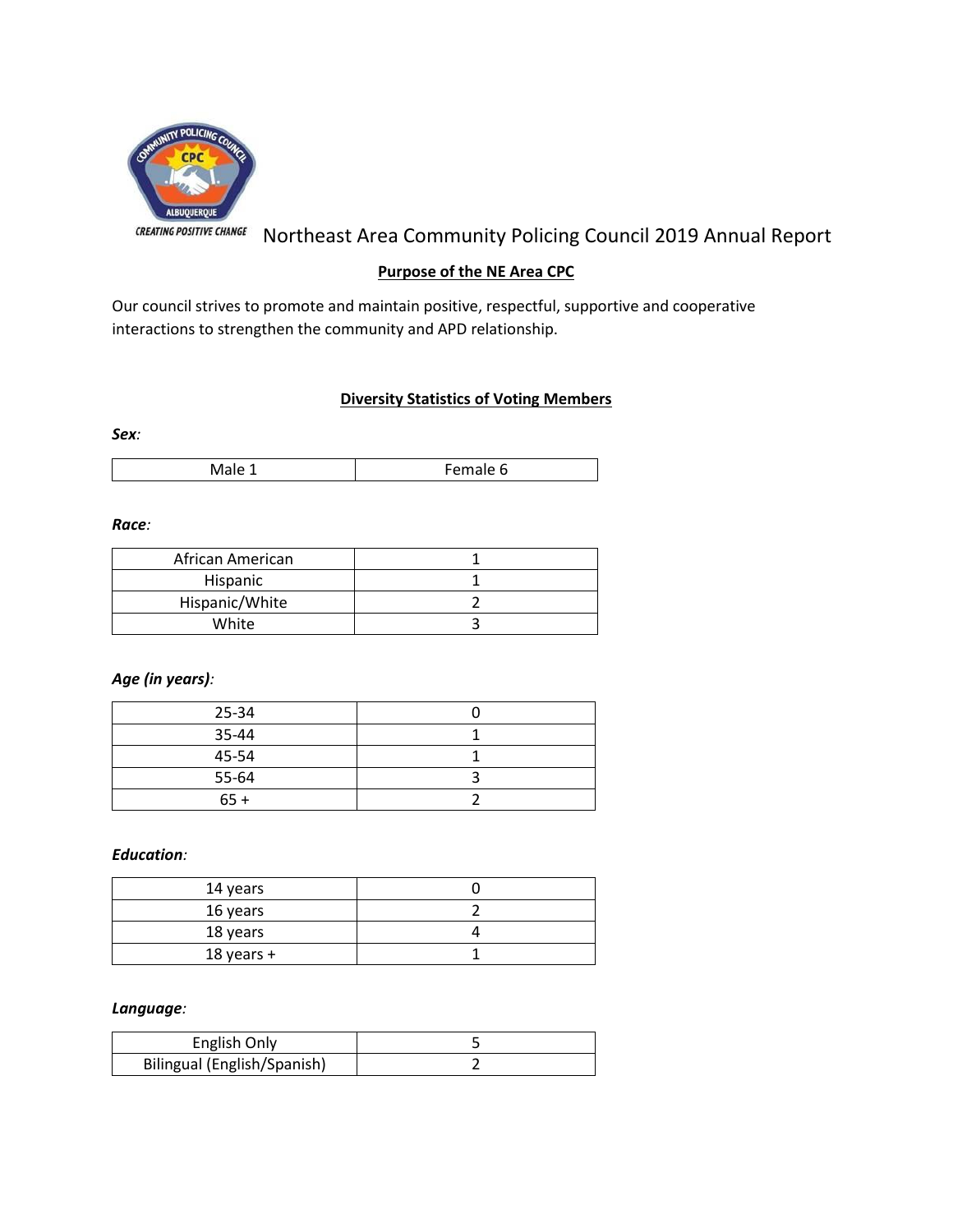*Military:*

| Active  |  |
|---------|--|
| Veteran |  |

Members include: Chair Vicki Williams, Vice-Chair Brennan Williams, Secretary Dorothy Woodward, Troy Taylor, Ane Romero, Cassandra Morrison and Tammy Jo Martinez.

One member resigned: Eric Olivas, June. One member installed: Tammy Jo Martinez, October.

| Month     | <b>Topic and/or Guest Speaker</b> | Attendance |
|-----------|-----------------------------------|------------|
| January   | APD Crimes Against Children       | 29         |
|           | Unit, Detective M. O'Brien        |            |
| February  | CPOA Director E. Harness; APD     | 22         |
|           | Public Safety Advisor J. Lewis;   |            |
|           | CASA Update, Cmdr. M.             |            |
|           | Campbell.                         |            |
| March     | APD Recruiting Unit; Author J.    | 17         |
|           | Abbin - "ABQ Blues"               |            |
| May       | CASA IMR-9. Cmdr. M.              | 23         |
|           | Campbell                          |            |
| July      | Crime Prevention, Franchesca      | 30         |
|           | Perdue                            |            |
| September | NM Children, Youth & Family       | 28         |
|           | Dept. Brian Blalock               |            |
| November  | APD Recruiting Unit and NEAC      | 29         |
|           | <b>Officers</b>                   |            |

#### **Meetings**

**Note: 2019 general meetings were staggered---three (3) fewer meetings than previous years.**

## **Other Meetings, Forums and Events**

| <b>Meeting Topic or Type</b>            | <b>Number of</b><br><b>Meetings</b> | <b>Members in</b><br><b>Attendance</b> |
|-----------------------------------------|-------------------------------------|----------------------------------------|
| <b>CASA Status Hearing *</b>            |                                     |                                        |
| <b>CASA Status Conference</b>           |                                     |                                        |
| Amici - APD Compliance Bureau           | 3                                   |                                        |
| CPC Summit *                            |                                     |                                        |
| City Council *                          |                                     |                                        |
| City Council District 4 Coalition *     | 10                                  |                                        |
| Civilian Police Oversight Board *       | 4                                   |                                        |
| APD NE Area Command Appreciation Picnic |                                     |                                        |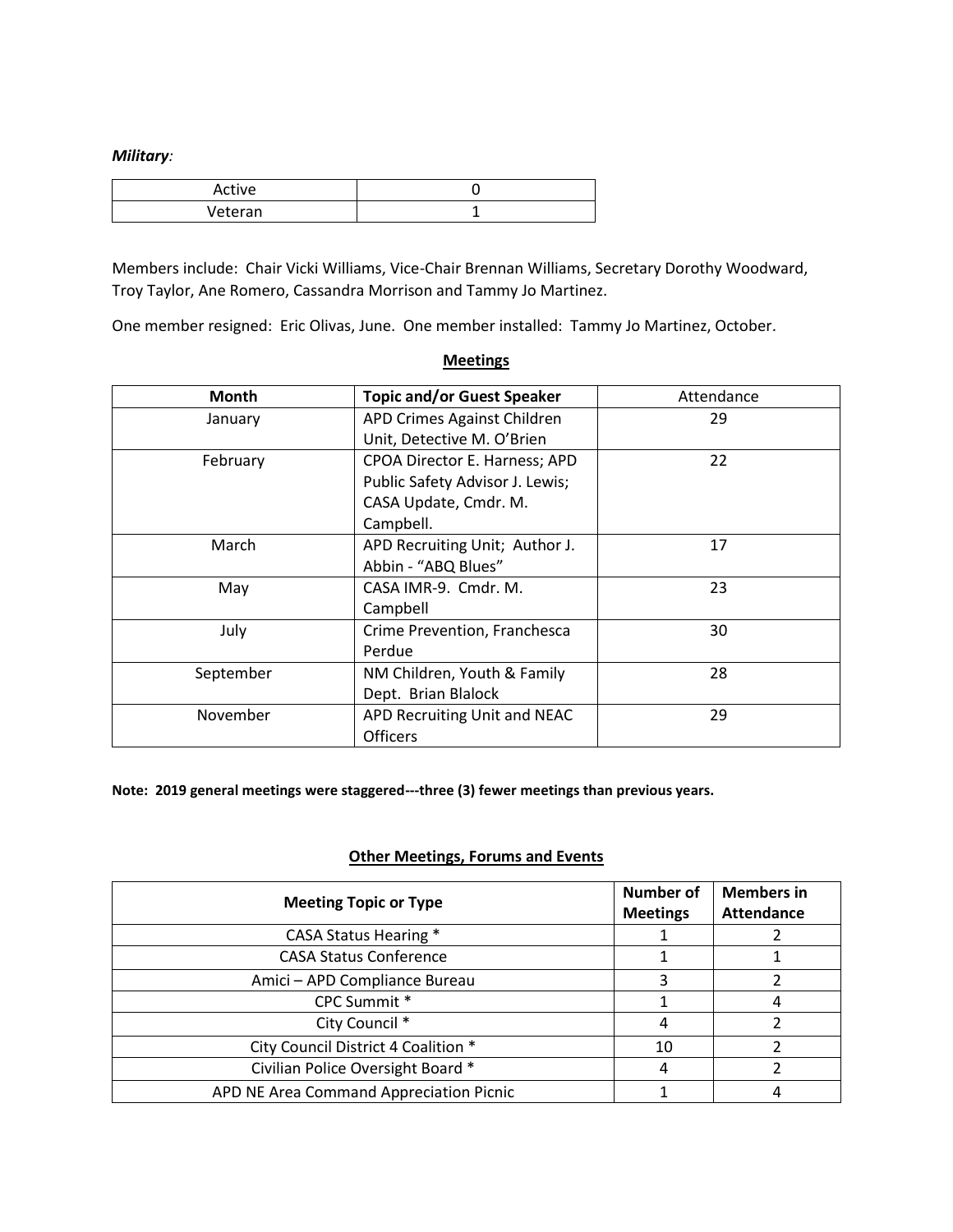| APD NE Area Command Meet & Greet New Officers                   | 1                        | 1              |
|-----------------------------------------------------------------|--------------------------|----------------|
| APD Coffee/Queso with a Cop                                     | $\overline{\mathcal{L}}$ | 1              |
| Citizen Police Academy - CPC Presentation (Sept) *              | 1                        | 1              |
| <b>APD Crisis Intervention Training</b>                         | $\mathbf{1}$             | 1              |
| Citizen Police Academy - Use of Force                           | $\mathbf{1}$             | 1              |
| Citizen Police Academy Alumni Association - CPC Presentation *  | 1                        | 1              |
| <b>MHRAC</b>                                                    | 1                        | 1              |
| National Night Out                                              | $\mathbf{1}$             | $\mathbf{1}$   |
| Neighborhood Associations *                                     | 4                        | 2              |
| Northeast Neighborhood Watch Safety Advocates                   | 1                        | $\mathbf{1}$   |
| <b>CPC Chairs</b>                                               | 8                        | 2              |
| <b>CPC Strategic Planning Committee</b>                         | 6                        | 2              |
| CPC Strategic Sessions *                                        | 3                        | 6              |
| Other Area Command CPC General Meetings *                       | 30                       | $\overline{2}$ |
| Mayor Keller's CPC Diversity Stakeholders Conference            | 1                        | $\mathfrak{p}$ |
| Palo Duro Senior Center *                                       | 1                        | 2              |
| Broadcast Media Interviews (PBS, KOB, KRQE, 2 KASA Telemundo) * | 4                        | 2              |
| <b>ABQ Summerfest</b>                                           | $\mathbf{1}$             | 5              |
| Homelessness Forum * (Read below.)                              | 1                        | 6              |
| Domestic Violence Forum * (Read below.)                         |                          | 5              |
| Homeless Agencies' Outreach                                     |                          |                |

**\*Asterisk** denotes meetings where at least one Northeast member was guest speaker/presenter or provided CPC updates.

**NOTE:** List does not include voting members' contact with community members in other venues, such as: concerts, houses of worship, businesses, political, small group/neighborhood gatherings.

## **Achievements**

During the December 8, 2018, CPC Public Summit, one Northeast member appealed to others stating CPCs should consider holding fewer monthly meetings in order to advance collaboration for a more cohesive body. Northeast chose to stagger general meetings and make use of open time to inform the public of our goals and to perform outreach fostering greater diverse public engagement. See above list.

Given the need to fine tune CPCs, **three (3) Strategic Planning Sessions were held**.

Two Northeast members had the opportunity to call attention to our goals and special events via television interviews with KOB-TV, PBS, KRQE and 2 KASA Telemundo.

**June 9, Homelessness Forum.** Attendance: Approximately 53 public members, 5 APD. Guest speakers included former homeless persons and resource/service agencies. Event promoted by Vicki Williams on KOB-TV. Video by 2 KASA Telemundo reporter who conducted a quick off-camera interview with Dorothy Woodward.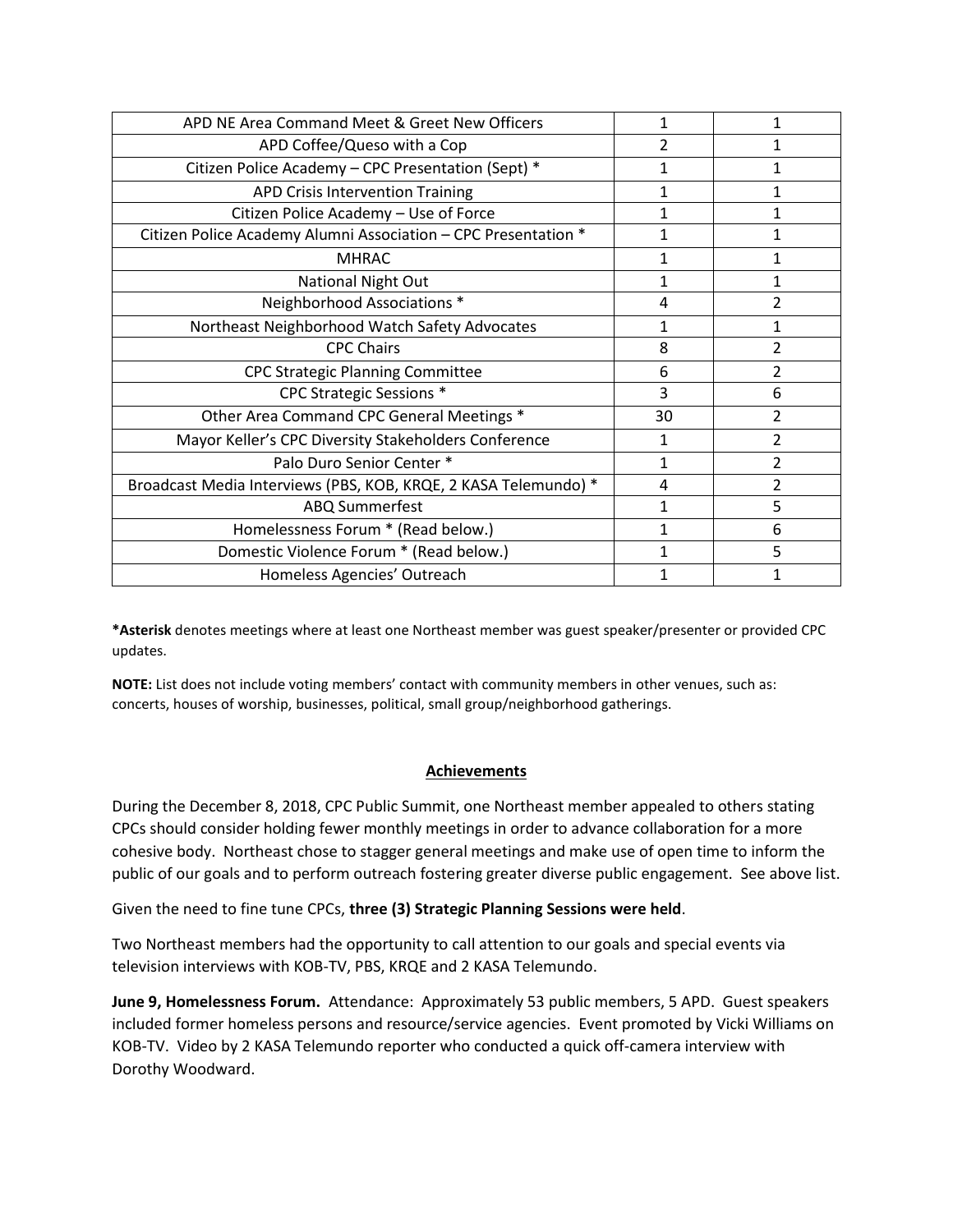**October 26, Domestic Violence Forum.** Public attendance not available, but very low. Three (3) APD. Seventeen (17) guest speakers. Hosted by Northeast with assistance of members from four (4) other area command CPCs. Seven (7) months were spent planning and coordinating with speakers, CPC volunteers, APD Outreach, African American Performing Arts Center (AAPAC) staff and donors of refreshments.

Domestic Violence Forum planning committee members: Dorothy Woodward, Vicki Williams, Virginia Perz-Ortega, Office of District Attorney Program Coordinator and Mark Bussemeier, APD Head Chaplain. On October 26, D. Woodward served as emcee and V. Williams as lobby/volunteer coordinator. Chaplain Bussemeier delivered forum invocation.

Forum was promoted/announced: August CASA hearing, Strategic Planning Sessions, other area CPC meetings, District 4 Coalition, City website events page, social media, community associations in International District and immigrant/refugee service groups. Spanish translation of flyers was provided by Virginia Perez-Ortega who also arranged for interpreters during forum. D. Woodward composed a two-page article featured in Office of Neighborhood Coordination's October newsletter.

To help spread the word about the forum, APD Lt. Ferris Simmons promoted it in several call to KKOB-AM talk radio.

Press releases written by D. Woodward were issued three (3) times to television/radio/print media, Albuquerque Public Schools, City Councilors, Chambers of Commerce and more.

D. Woodward and CPC Manager Chris Sylvan were interviewed on KRQE-TV, October 17. Southeast CPC member Mike Kruchoski filmed forum. A KOB-TV reporter covered forum's second half. AAPAC generously extended us an additional hour.

Although public attendance was low, the speakers, in their integrity and patience, imparted valuable information about their services and resources. In the months of planning and during the forum, most speakers stated we should plan to host a forum every year. They commented October 26 was the first time they all shared the stage.

## **Lessons Learned**

Again, Northeast voting members aimed to perform outreach and helped to inform the community of APD's goals, its organizational structure, responsibilities and compliance status. General meeting attendance, engagement and lack of diversity left much to be desired.

Suffice it to say, city residents and businesses know little to nothing about CPCs. Local journalists/reporters are present for CASA conferences/hearings, CPOB meetings and other events where CPCs issue presentations or statements. Yet, in follow up calls to media about the Domestic Violence Forum, editors questioned if Mayor Keller, Chief Geier and DA Torrez planned to announce the forum in a press conference and would they be physically present as speakers.

What we learned is that submitting our own press releases hold no sway with the media. We also learned not to take for granted that the public knows of our existence, purpose, mission and vision.